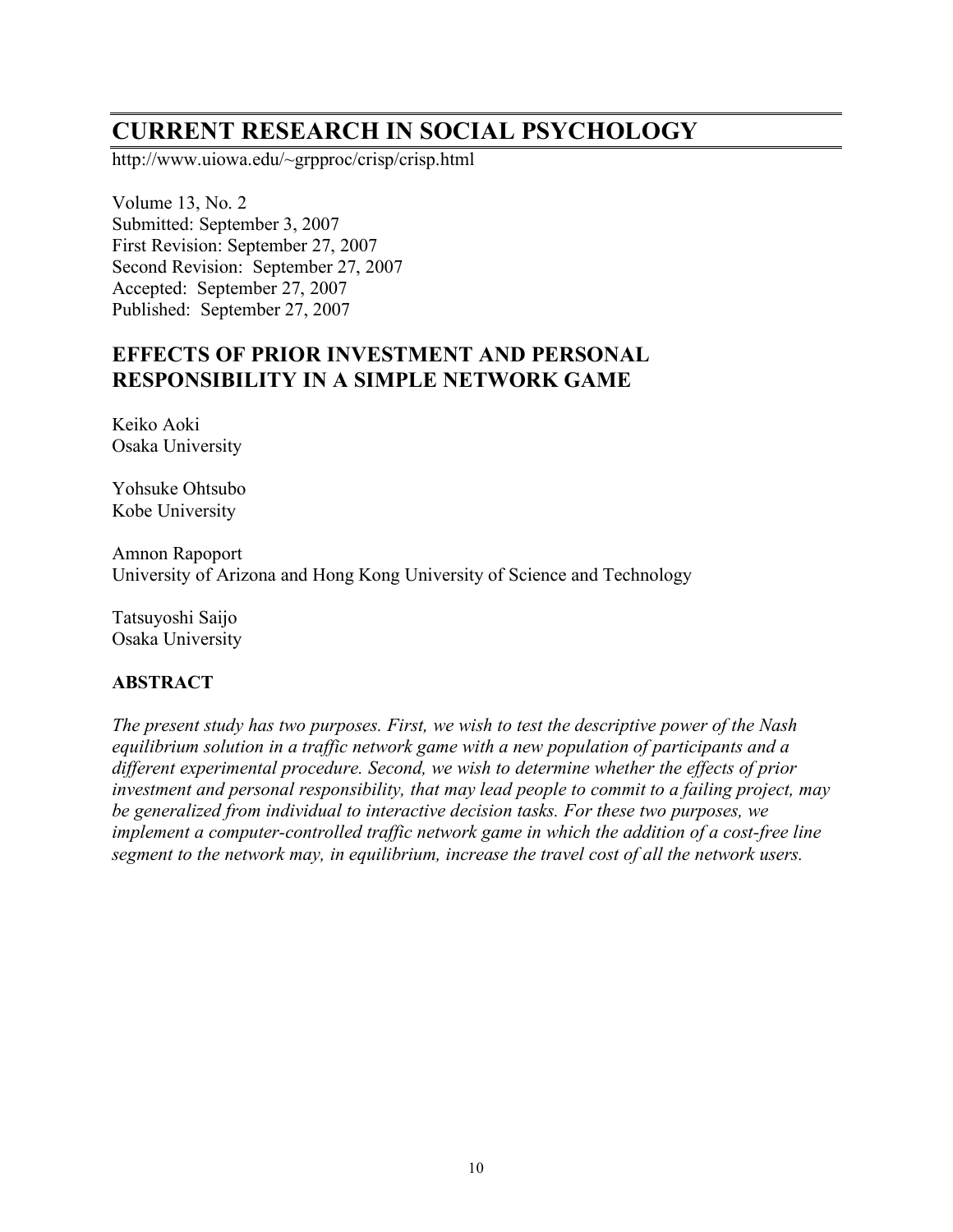#### **INTRODUCTION**

When people invest resources in a project that turns out to be unsuccessful, they tend to commit to the failing project by making additional investments. Social psychologists have studied this tendency under the rubrics of sunk cost (Arkes & Blumer, 1985), entrapment (Rubin & Brockner, 1975), or escalation (Staw, 1976; Teger, 1980). For example, the sunk cost effect refers to "a greater tendency to continue an endeavor once an investment of money, effort, or time has been made" (Arkes & Blumer, 1985, p. 124). Two major factors have been identified as facilitating a commitment to a failing course of action: *prior investment* (e.g., Arkes & Blumer, 1985) and *personal responsibility* (e.g., Staw, 1976). Although there have been numerous experimental studies of sunk cost, entrapment, and escalation, most of them have employed scenario experiments with no costs or payoffs (e.g., Arkes & Blumer, 1985, except Exp. 2; Heath, 1995; Karlsson, Garling, & Bonini, 2005). In the few cases where real costs were involved (e.g., Brockner, Shaw, & Rubin, 1979; Rubin & Brockner, 1975), the experiments employed the same setup in an individual decision task (i.e., waiting in line).

The present study extends this line of research in several directions. First, and most importantly, we extend previous research from an individual to an interactive decision task, where the payoff for each participant is determined by her decision as well as the decisions of all other members of her group. The effect of prior investment and personal responsibility may differ when the decision task is interactive rather than individual. This is particularly the case if the group includes multiple members  $(n > 2)$ , thereby necessarily diluting the effect of personal responsibility. For testing the effects of these two constructs, we employ a novel traffic network game that has recently been studied by Rapoport, Kugler, Dugar, and Gisches (2005; in press) and Rapoport, Mak, and Zwick (2006). We refer to these studies as "RKDG" and "RMZ," respectively. Secondly, we extend the investigation to a non-cooperative n-person game in which the failure of one's course of action is due to coordination behavior that results in an inefficient outcome rather than to environmental uncertainty. Thirdly, we explore the evolvement of the effects of personal responsibility and prior investment by iterating the network game over time. Our purpose is both to test the descriptive power of the equilibrium solution in a new population of participants, and to determine whether personal responsibility and prior investment, as operationalized in the present study, are manifested in this interactive decision task.

The paper is organized as follows. We first describe the network game that was originally designed to test the implications of a paradox first discovered by Braess (1968). We then review experimental findings that strongly support the implications of the Braess Paradox (BP). We conclude the paper by describing the experimental method, summarizing the results of the experiment, and briefly discussing their implications.

#### **The Braess Paradox**

It seems intuitively obvious that adding one or more routes to an existing transportation or communication network, thereby increasing its capacity, should decrease, or at worst not change, the travel time or cost of network users wishing to traverse the network from a common source to a common destination. The obvious happens to be true when the network is not overly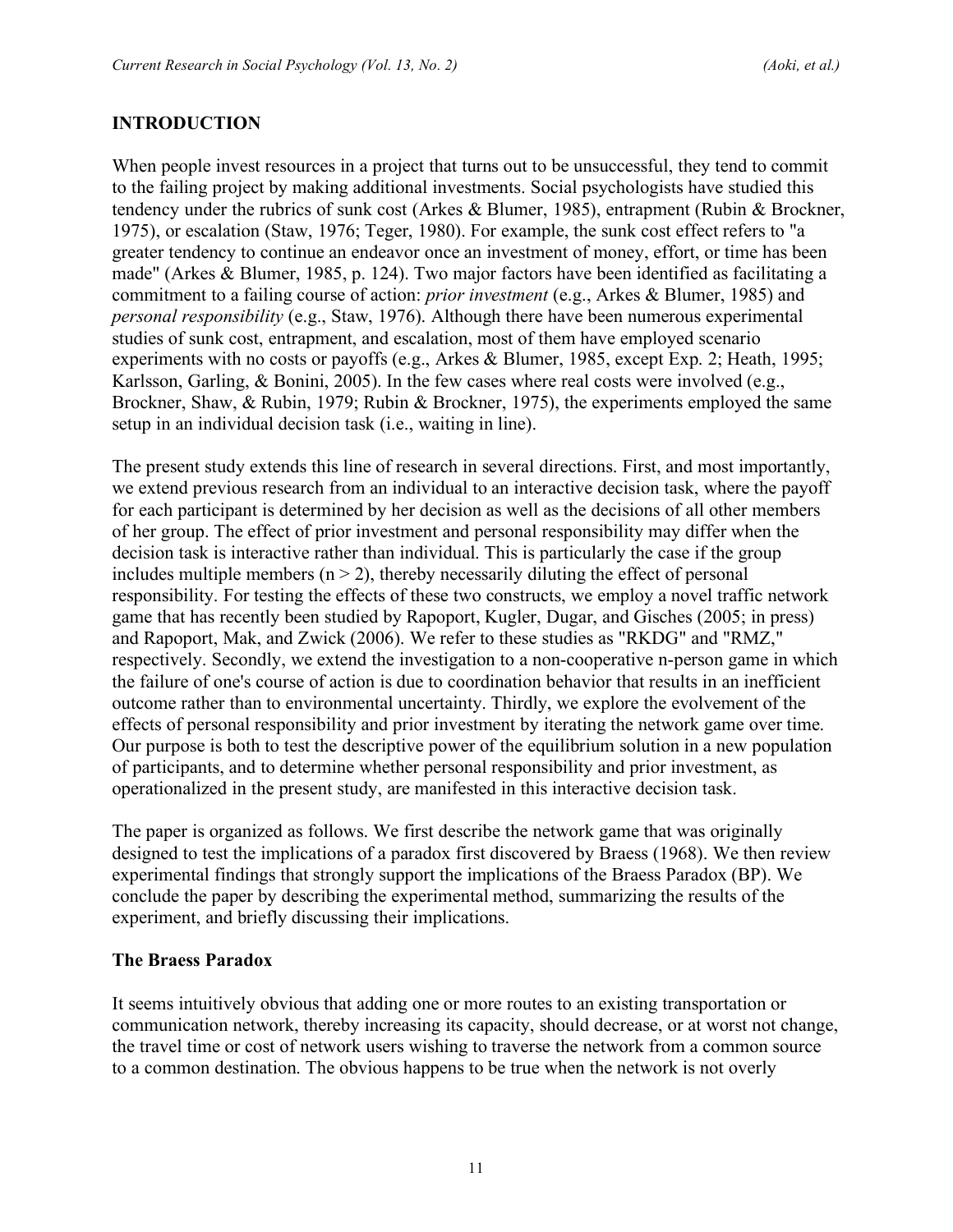congested. But, as first shown by Braess (1968), when the network is subject to congestion, the obvious need not always be true (e.g., Cohen & Kelly, 1990).

## *The Network Game*

To describe the network game in some generality, we first introduce notation. The network that we consider is modeled by a directed graph  $G = (V, E, O, D)$ , where V is a finite set of vertices, E is a finite set of edges (links), and O (for origin) and D (for destination) are two distinct vertices in V. An edge e (an element of E) has a tail  $t(e)$  (an element of V) and a head h(e) (an element of V). We interpret the edge e as a one-way road segment from  $t(e)$  to  $h(e)$ . A path (route) in the network is an unbroken sequence of the form  $v[0]$ ,  $e[1]$ ,  $v[1]$ , ...,  $v[g-1]$ ,  $e[g]$ ,  $v[g]$ , where v[0], v[1], ..., v[g] are distinct vertices, e[1], e[2], ..., e[g] are edges satisfying t(e[i]) =  $v[i-1]$  and  $h(e[i]) = v[i], i = 1, 2, ..., g, v[0] = 0$ , and  $v[g] = D$ . (The numbers and symbols in brackets are usually expressed with subscritps)

Costs are assigned to edges in the following way. We denote by c[ij] the cost for each user of traversing along the edge e[ij] that connects vertices  $i (= j - 1)$  and j, given that the number of users traversing this edge is f[ij]. This cost structure allows for the effects of congestion, if c[ij] is taken to represent the travel cost (e.g., time, money) for the road segment e[ij] when it is traversed by f[ij] users. To introduce a cost structure that is both reasonable and easy to explain to the participants, we assume linear cost functions:

c[ij] x (f[ij]) = a[ij] x (f[ij]) + b[ij] for each e (an element of E),

where  $a[i] > 0$  and  $b[i] > 0$ . The linear cost function has two components:  $b[i]$  is a fixed component interpreted as the cost of traversing the edge e[ij] by a single user. It is unaffected by congestion. There is also a variable cost a[ij] that, when positive, accounts for the increase in travel cost due to congestion. The network game is played by a group of n users, each of whom has to independently choose a route from O to D. The joint choice of routes determines the congestion on each road segment and, consequently, the travel cost for each user. Users choose routes independently in an attempt to minimize individual cost of travel.

Figure 1A is the simplest example of such a network with  $V = \{O, A, B, D\}$  and cost functions:

 $c[OA]$  x f[OA] = 10 x f[OA] + 0,  $c[BD] \times f[BD] = 10 \times f[BD] + 0$ ,  $c[AD]$  x  $f[AD] = c[OB]$  x  $f[OB] = 210$ .

Under this cost structure, road segments  $(O, A)$  and  $(B, D)$  are susceptible to congestion (e.g., consider them to be narrow roads) but road segments (A, D) and (O, B) are not. There are only two routes to choose from, namely,  $(O, A, D)$  and  $(O, B, D)$ . Assume  $n = 18$ . Then, it is quite obvious from the symmetry of the network that there are multiple pure-strategy equilibria in which  $n/2 = 9$  users choose route (O, A, D) and 9 other users choose (O, B, D). The individual travel cost is 300 (i.e., 10 x 9 + 210). We refer to the network in Figure 1A as the *basic game*.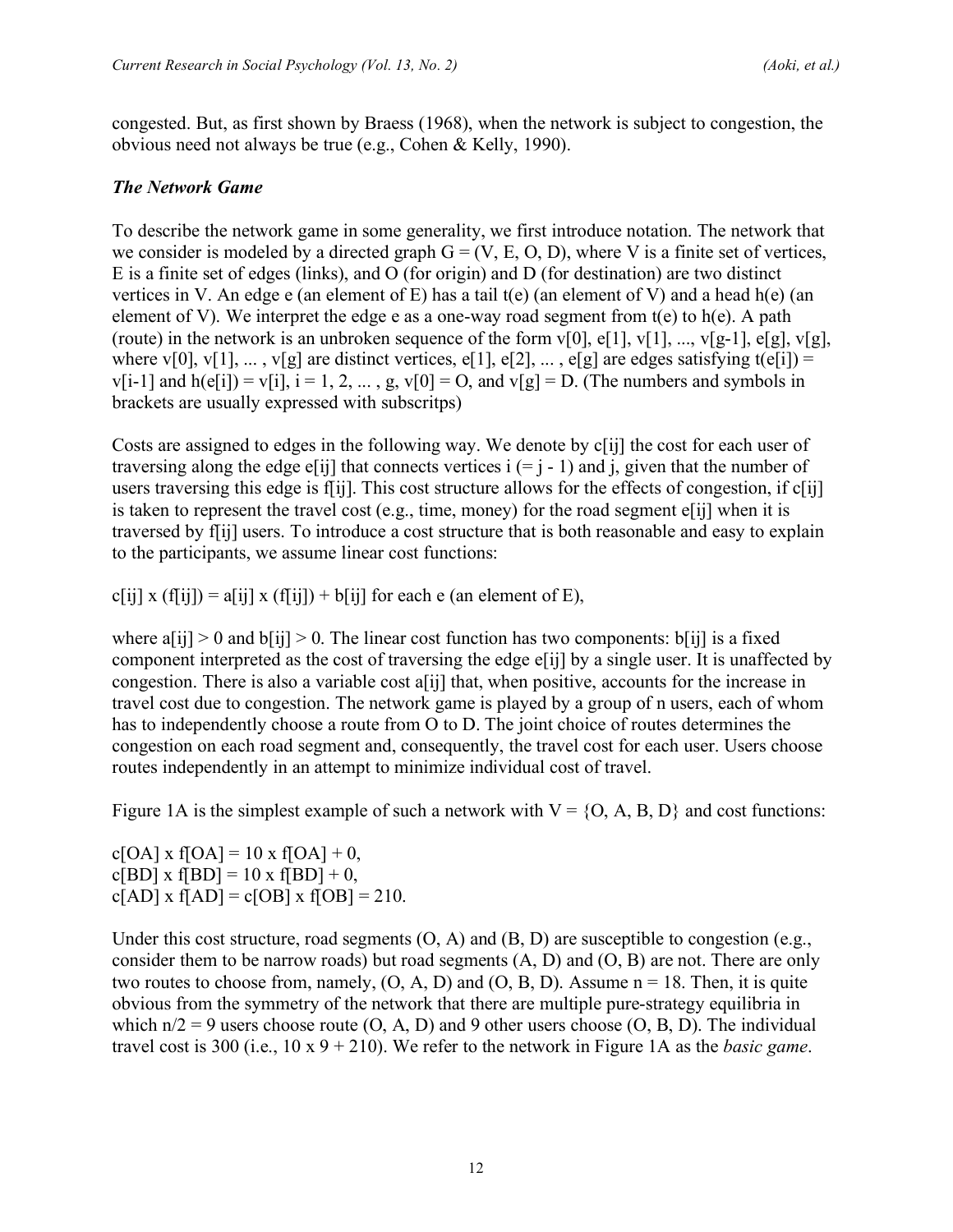

Figue 1A. The Basic Game



Figure 1B. The Augmented Game

Next, consider the network game in Figure 1B, called the *augmented game*. It only differs from the basic game by the addition of one-way link connecting A and B. There are now three routes to choose from in the augmented game, namely, (O, A, D), (O, B, D) and the new route (O, A, B, D). To sharpen the effect of the BP, the cost of traversing from A to B is set at zero:  $c[AB] = 0$ regardless of the number of users of this road segment. It is easy to verify, although not immediately obvious, that in equilibrium all  $n = 18$  users choose the route  $(0, A, B, D)$ . The resulting equilibrium travel cost is 360 (i.e.,  $18 \times 10 \times 2$ ). Note that  $360 > 300$ , where 300 is the equilibrium cost in the basic game. The equilibrium analysis implies that adding a cost-free road segment to the basic game in Figure 1A, without imposing any constraints on route choice, increases travel cost by 20 percent. To verify the equilibrium solution, notice that unilateral deviation by one of the n users from (O, A, B, D) to (O, A, D) increases travel cost from 360 to 390. Similarly, a unilateral deviation of a single user from (O, A, B, D) to (O, B, D) increases travel cost from 360 to 390.

There is a flip side to the BP that some may find even more counterintuitive. Rather than starting with the basic game in Figure 1A, augmenting it by adding a new link, and showing an increase in travel cost for all users, start with the game in Figure 1B, delete the link (A, B), and note a decrease in equilibrium travel cost from 360 to 300. Under this framing, all  $n = 18$  users greatly benefit from the degradation of the network.

Three brief comments about the BP are in order. First, the conclusion that any augmentation of the basic network results in a higher travel cost is clearly false. Whether the BP is realized depends critically on the choice of the parameter values. For example, if  $n = 10$ , rather than  $n =$ 18, in Figure 1, all users will benefit from the addition of the link (A, B). Second, the BP may occur even if the new route (O, A, B, D) is not a dominant strategy. This is the case, for example, if  $n = 24$  in Figures 1A and 1B (see RMZ, 2006). Thirdly, the BP is not restricted to a two-route network, to symmetric networks, or to the addition of only a single link (see, e.g., RKDG, 2005; in press).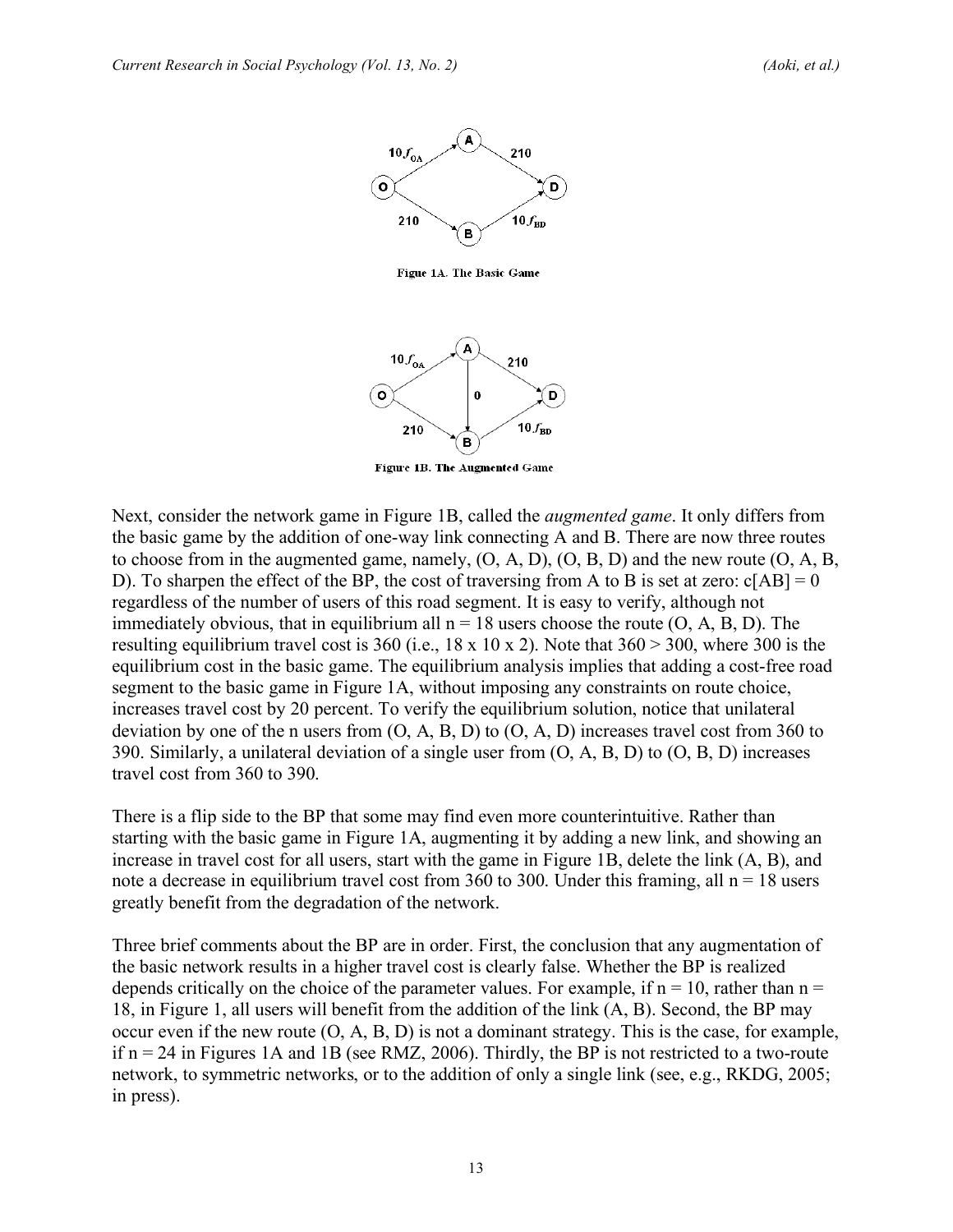#### *Previous Experimental Studies on BP*

Two previous studies of the BP are directly relevant to our study. RKDG (2005, Exp. 1) implemented the network games in Figures 1A and 1B with the same cost parameters and  $n = 18$ . Three groups of participants (USA students) first played the basic game in a computer-controlled experiment for 40 identical rounds, and then the augmented game for 40 additional rounds (Condition ADD). Three other groups played the two network games in the reverse order (Condition DELETE). In both conditions, participants registered their route choices and then were informed of the frequency of users choosing each route and their payoff for the round. To determine their payoff, individual travel cost for each round was subtracted from an endowment that assumed the same value of 420 for each round in both games. Consequently, the equilibrium payoff per round was decreased by 50 percent from 120 in the basic game  $(420 - 300 = 120)$  to 60 in the augmented game (420 -  $360 = 60$ ). The results showed no differences between Conditions ADD and DELETE. The equilibrium solution accounted extremely well for the mean frequency of route choice (i.e., 9) in the basic game with no support for mixed-strategy play. In support of the BP, by round 40 all the players in the six sessions playing the augmented game chose route (O, A, B, D) and consequently sustained a considerable loss of payoff.

Using a within-group design, RMZ (2006) conducted another test of the BP with three different group sizes ( $n = 10, 20, 40$ ). Consider the case  $n = 20$ , which is most relevant to our study. When  $n = 20$ , the equilibrium travel costs in games 1A and 1B are 310 and 400, respectively. RMZ (2006) provided a fixed endowment of 490 points per round resulting in equilibrium payoffs of 180 and 90 for games 1A and 1B, respectively. Twelve groups of n = 20 (Hong Kong students) only played the augmented game. Once again, the results supported the BP. Although all group members working in concert would have doubled their payoff from 90 to 180 by dividing themselves equally between the two (non-equilibrium) routes  $(O, A, D)$  and  $(O, B, D)$ , they did not do so. Rather, all converged to the choice of route (O, A, B, D) and consequently sustained heavy losses.

#### **Overview of the Present Study**

Eight groups of  $n = 18$  users each played the basic and augmented games in Figures 1A and 1B for multiple rounds. In Phase I, the basic game was iterated 40 times. At the end of this phase, the participants were introduced to the augmented game and were given the option to switch and play it for additional 40 rounds. In Phase II, the participants played the augmented game for 40 additional rounds. At the end of Phase II, they were again asked for their preference between playing games 1A or 1B for additional rounds. The augmented game was played for 40 more rounds in Phase III, followed by a post-experimental questionnaire. Prior investment and personal responsibility were manipulated by dividing the eight groups into four conditions, as explained below.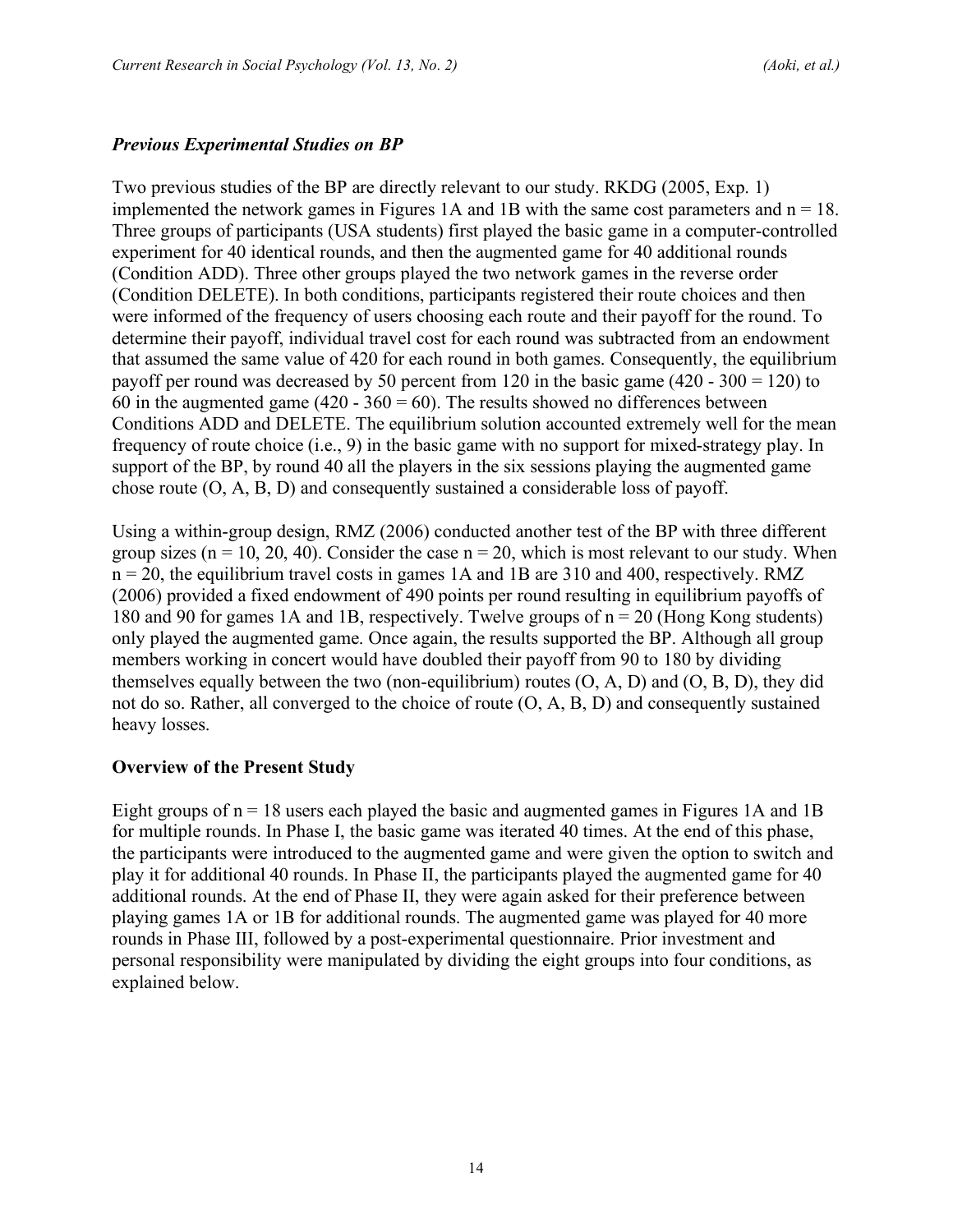## **METHOD**

## **Participants**

The participants were 144 undergraduate and graduate Japanese students (mostly male). They were recruited by written announcements posted on campus and a laboratory web site promising payoff contingent on performance. The announcement sheet listed the time slots in which experimental sessions would be conducted and emphasized the monetary reward for participation. All the participants voluntarily contacted the experimenter for the monetary reward. The experimenter determined the schedule.

## **Experimental Conditions**

The subjects were randomly assigned to one of four conditions (two sessions in each condition).

## *Condition CONT*

Condition CONT was a control condition involving neither personal responsibility nor prior investment. Because of the difference in subject population (USA students in RKDM and HK students in RMZ) and in the experimental procedure (three rather than two phases with preference choice points between phases), it was deemed important to test for possible cultural and procedural differences in the convergence/non-convergence to equilibrium behavior and for the dynamics of play. Participants were asked for their preference for playing additional rounds of game 1A or 1B at the end of Phase I, but were subsequently instructed that they would play game 1B in Phase II regardless of their responses.

## *Condition PR*

Condition PR involved personal responsibility and no prior investment. At the end of Phase I, the participants were instructed that they would play one of the two games preferred by more than x of the group members. After registering their preferences, it was announced that the augmented game would subsequently be played because more than x group members had, in fact, preferred it. Eighteen of 36 participants expressed preference for playing the augmented game; they were thus led to believe that they were partly responsible for playing this game in Phase II.

## *Condition PI*

Condition PI involved prior investment but no personal responsibility. The participants were instructed that they would play the augmented game in Phase II. Prior investment was manipulated by collecting a mandatory fee (investment) of 200 yen from each participant to allegedly subsidize the construction of link (A, B).

## *Condition PR&PI*

This condition involved both personal responsibility and prior investment. These two constructs were experimentally implemented by asking the participants not only to indicate their preference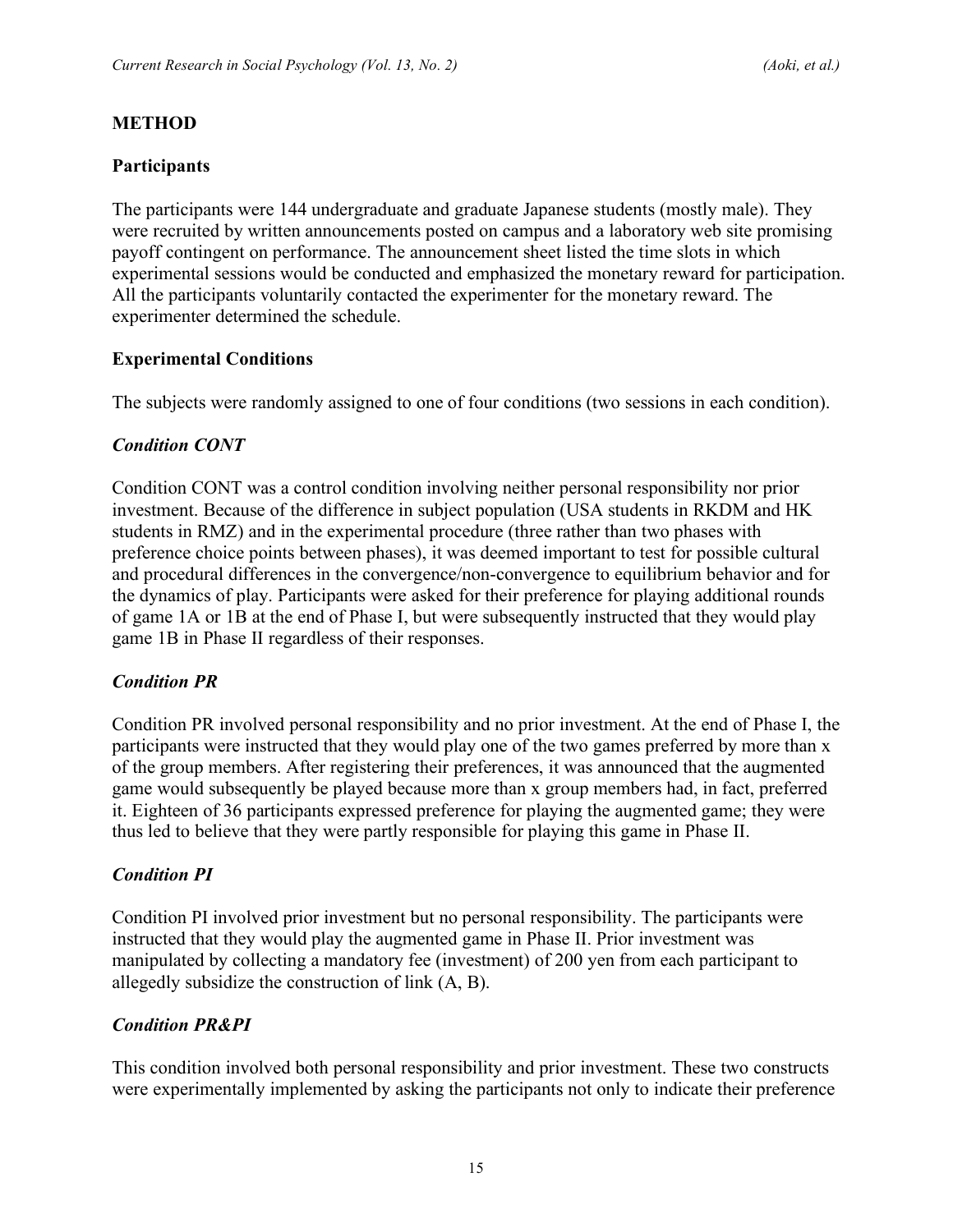for which game to play in Phase II, but also their reservation value (maximum amount they are willing to pay) for the game they preferred. The participants were instructed that the reservation values for playing the augmented game would be collected, and that the game would be played only if the sum exceeded a pre-determined threshold value y. After assessing the preferences and reservation values, it was announced that the augmented game would be played in Phase II as the value of y was, in fact, exceeded. Thus, participants in this condition preferring to play the augmented game in Phase II not only made prior investment but also were collectively responsible for its implementation.

## **Procedure**

Participants were seated in separate cubicles connected by a computer network and provided with written instructions. The instructions explained the basic game and the calculation of individual payoffs. At the end of Phase I, the participants were presented with the augmented game, and asked to determine which game they would prefer to play in Phase II. Half of them were instructed that the game to be played in Phase II was chosen collectively (Conditions PR and PR&PI). Participants in Conditions PI and PR&PI were instructed that their reservation values or fees would be subtracted from their final earnings. After completing 40 rounds of the augmented game in Phase II, the participants were asked once again to state their preference between further playing one of the two games (second choice point). They were then instructed that they would play the game preferred by at least x group members (same as in Condition PR). The majority of the participants in each session preferred to switch back to the basic game on Phase III. Then, all the eight groups played the basic game in Phase III for 40 more rounds, and answered a brief post-experimental questionnaire (Appendix A). Altogether, they completed 120 rounds of play in three phases that lasted about two hours.

At the end of the session, four rounds in each phase were randomly chosen for payment. Actual payoffs were determined by multiplying the total number of points across the 12 rounds by 4, converting them to yen, and adding a show-up bonus of 1000 yen. Mean payment across all four conditions was 4302 yen.

# **RESULTS**

## **Mean Payoff in the Basic and Augmented Games**

The endowment in each round was set at 400 points. Participants adhering to equilibrium play would have earned 100 and 40 points in games 1A and 1B, respectively, a drop of 60 percent. Deviations from equilibrium play in game 1A could only decrease mean individual payoffs, whereas deviations from equilibrium play in game 1B could result in higher-than equilibrium payoffs. Mean payoffs in Condition CONT across all 40 rounds were 95.54 and 46.51 for games 1A and 1B, respectively, in complete agreement with the previous results reported by RKDG and RMZ. In switching from the basic game in Phase I to the augmented game in Phase II, as implied by the BP, the participants lost, on average, more than 50 percent of their payoff. The results for the three other conditions were very similar: 94.88 vs. 59.40 in Condition PR, 95.29 vs. 47.51 in Condition PI, and 93.38 vs. 55.57 in Condition PR&PI. Differences among the four conditions further decrease when mean payoffs are only computed across the last twenty rounds in each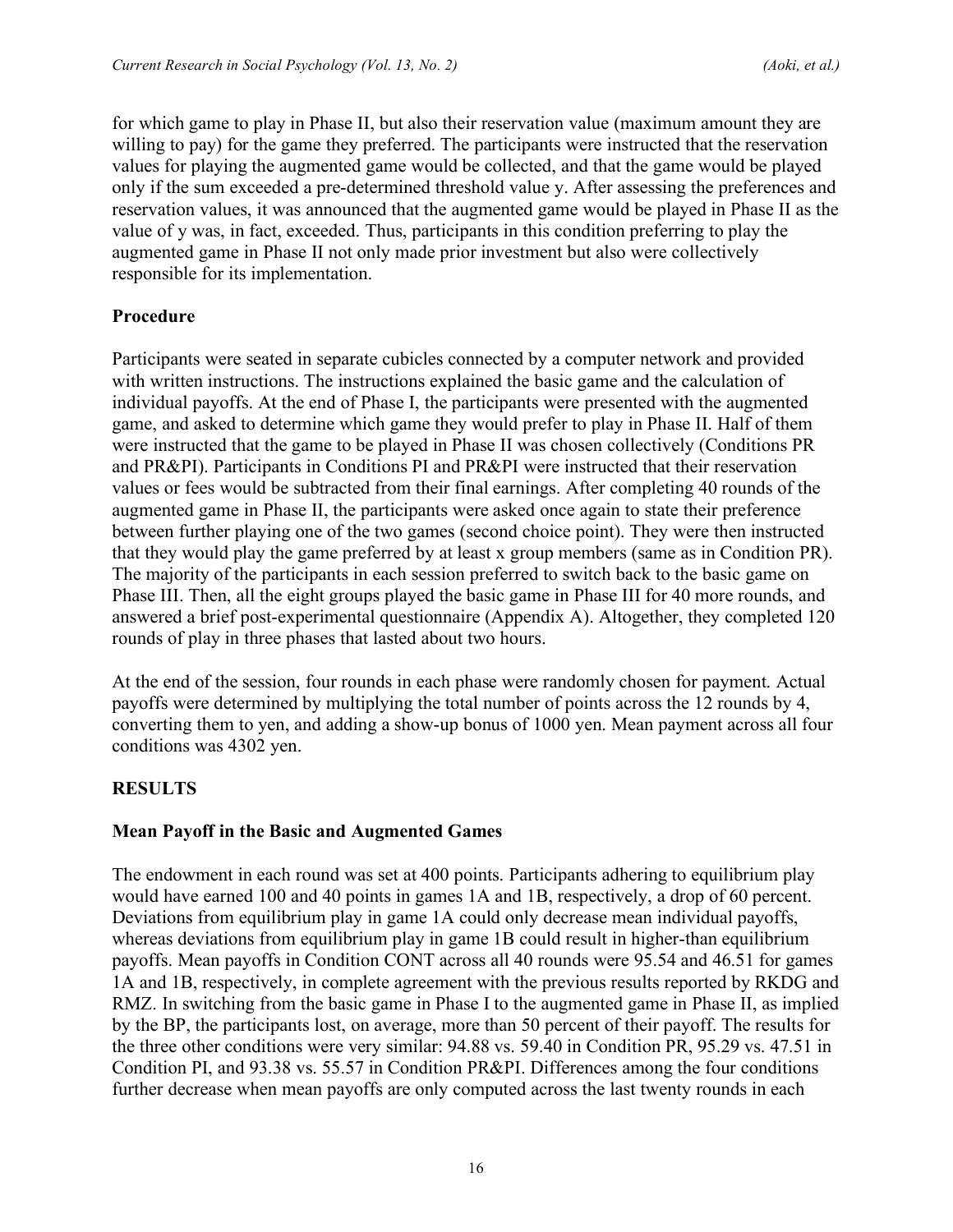phase. Using the participant, rather than the group, as the statistical unit of analysis, the null hypothesis of equal median payoffs (in rounds of 21 - 40) of all four conditions in Phase I could not be rejected, Chi-squre(df = 3) = 3.65, ns. The same median test detected a significant difference among the four conditions, Chi-squre(df = 3) = 36.58, p < 0.001. This result is mostly due to a single participant in Condition PR, who consistently deviated from equilibrium play. This participant raised the median payoff to 65. Note, however, that the mean payoff was still below the mean payoff in Phase I. We further note that each of the 144 players earned more in Phase I than in Phase II.

Phase III was mainly introduced to allow the participants increasing their payoffs after the substantial relative losses they all had suffered in Phase II. The mean payoffs across all the 40 rounds in Phase III were 96.32, 96.29, 96.03, and 95.10, for Conditions CONT, PR, PI, and PR&PI, respectively. They do not differ significantly from the ones observed in Phase I by a paired-sample t-test with the group as the unit of analysis,  $t(7) = 1.42$ , ns.

# **Dynamics**

Consistent with the results of the previous studies, the participants' route choice patterns provided strong support to the BP. In game 1A, the number of participants choosing route (O, A, D) fluctuated around the equilibrium (i.e., 9). In game 1B, as the play proceeded the number of participants choosing route  $(O, A, B, D)$  converged to equilibrium (i.e., 18), although there were a few anomalous participants choosing other than route (O, A, B, D) until the end of the game. It can be concluded that the present study with a Japanese sample basically replicated the previous studies with samples from the U.S. (RKDG, 2005) and H.K. (RMZ, 2006) in terms of the dynamics of play. (Interested readers may send an e-mail to the second author for the figures depicting the dynamics of play in this experiment.)

## **Commitment to a Failed Course of Action**

Table 1 shows that 20 of the 36 participants in Condition CONT expressed preference to switch games and subsequently played the augmented game in Phase II. Almost the same proportions were observed in Condition PR and PI. Only when both personal responsibility and prior investment were combined in Condition PR&PI, did this proportion increase to 0.72. Our hypothesis asserts that preference for playing the augmented game at the second choice point is elicited by preference for this game in the first choice point. The relative frequencies of commitment to a "failed course of action" were  $0.05 (= 1/20)$ ,  $0 (= 0/18)$ ,  $0.16 (= 3/19)$ , and  $0.23$  $(= 6/26)$  for Conditions CONT, PR, PI, and PR&PI, respectively. The null hypothesis of equality of the proportions of preference for the augmented game was rejected at the marginal significant level of  $p = 0.08$  (Chi-square(3) = 6.64.)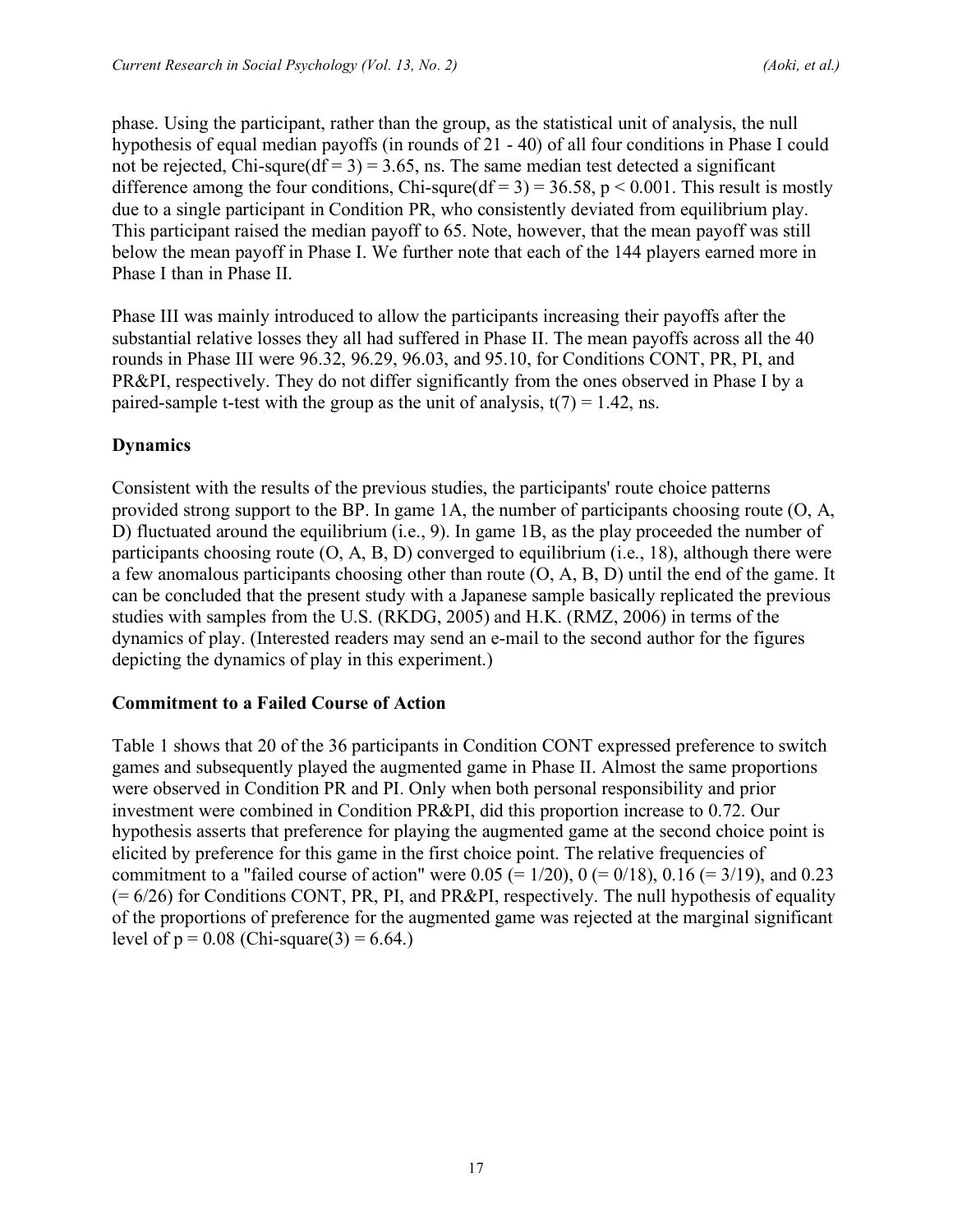| Condition   | <b>First Choice Point</b> | Second Choice Point |
|-------------|---------------------------|---------------------|
| <b>CONT</b> | 20(0.56)                  | $1(0.03)$ [1]       |
| <b>PR</b>   | 18(0.50)                  | 0(0.00)[0]          |
| PI          | 19(0.53)                  | $3(0.08)$ [3]       |
| PR&PI       | 26(0.72)                  | $6(0.17)$ [5]       |

**Table 1. Number of Participants Preferring the Augmented Game (Game 1B) at the First and Second Choice Points**

Note. The numbers in parentheses are relative frequencies of participants preferring the augmented game. The ones in brackets are frequencies of participants who also prefer the augmented game at the previous choice point.

To further explore this (weak) effect, we conducted a series of sign tests designed to determine whether the observed frequencies of preference for the augmented game in Conditions PI and PR&PI exceeded the same proportion recorded in Condition CONT. For this purpose, we assumed that the probability of observing this preference choice due to error was  $0.05 (= 1/20)$ . The results showed that the proportions of obtaining the observed data patterns in Conditions PI and PR&PI were 0.067 and 0.009, respectively. Thus, the difference between Conditions PI and CONT was only marginally significant, and the one between Conditions PR&PI and CONT highly significant. This result suggests that prior investment, but not personal responsibility, was primarily responsible for the commitment to continue playing the augmented game even after the substantial drop in mean individual payoff due to coordination on the inefficient equilibrium.

## **Post-experimental Questionnaire**

The post-experimental questionnaire included three questions asking the participants which traffic network it would be better to construct in reality. Because the responses to the three questions were highly correlated (Cronbach's coefficient alpha  $= 0.84$ ), the ratings for the three questions were averaged separately for each participant to yield a single measure of preference rating for game 1B. These individual ratings were then submitted to a 4 (condition) x 2 (preference on the first choice point) ANOVA. The analysis resulted in a marginally significant interaction effect (F(3, 136) = 2.50, p < 0.06). A series of post-hoc tests showed that the interaction effect was due to the participants in Condition PR&PI who chose the augmented game at the first choice point and expressed a higher preference for it than the participants choosing the basic game (F(1, 136) = 6.96, p < 0.01). This result is consistent with the previous result showing the strongest support for commitment to the "failing course of action" in Condition PR&PI.

# **DISCUSSION**

We report two major findings. First, our results provide strong support for the Braess Paradox in a different population of participants and a different experimental procedure that allows participants to express their preference to continue choosing routes in either the basic or augmented network. Also, participants in the present study played the basic game twice. As explained in the results section, there was a small effect of prior experience on the dynamics of play. As shown in the previous studies, many participants kept switching between the two routes, and even when the equilibrium (i.e., 9-9 split) was achieved incidentally, it was not maintained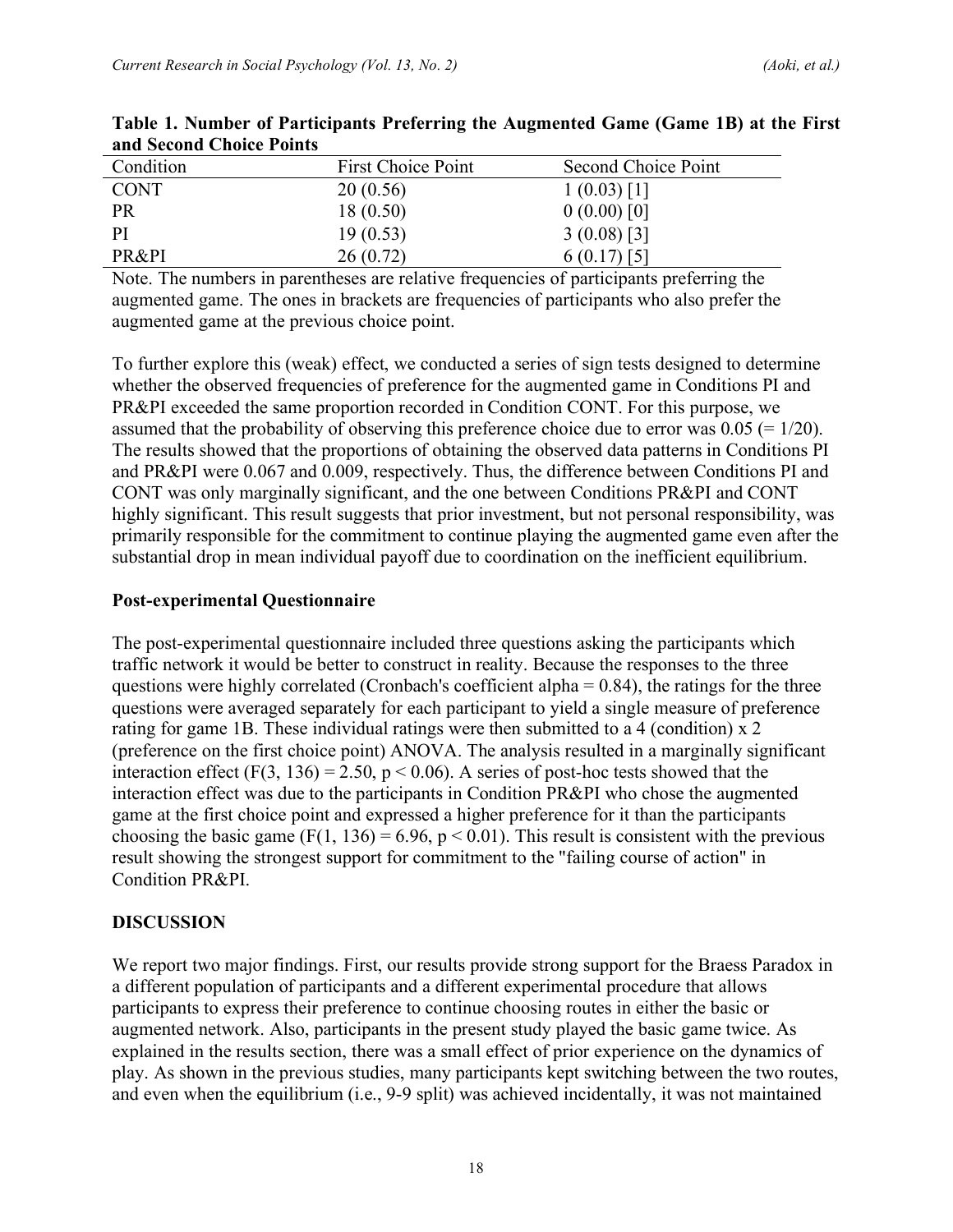in Phase III. More importantly, the results of RKDG, RMZ, and the present study imply that the BP is not just a theoretical curiosity. Rather, and inconsistent with intuition, when one or more links are added to an existing network with appropriately chosen cost parameters, users in different populations, who disregard the negative externalities they impose on others, may selfishly choose routes that are individually and collectively harmful.

Secondly, our results suggest that the effect of prior investment, but not personal responsibility, may be generalized from individual to interactive decision tasks where the reason for the failed course of action is purely strategic (rather than to chance). Additional experiments are called for to determine whether stronger effects may be obtained with prior investments of a larger size. We attribute the failure to generalize the effect of personal responsibility to the large size of our groups. Clearly, the larger the group the more diluted is the personal responsibility of any of its members for the joint outcome, positive or negative. This explanation implies stronger effects of personal responsibility in groups of smaller size, a hypothesis that is experimentally testable.

## **REFERENCES**

Arkes, Hal R., and Catherine Blumer. 1985. "The psychology of sunk cost." *Organizational Behavior and Human Decision Processes* 35:124-140.

Braess, Dietrich. 1968. "Uber ein paradoxon der verkehrsplanung." *Unternehmensforschung* 12:258-268.

Brockner, Joel., Myril C. Shaw, and Jeffery Z. Rubin. 1979. "Factors affecting withdrawal from an escalating conflict: Quitting before it's too late." *Journal of Experimental Social Psychology* 15:492-503.

Cohen, Joel E., and Frank P. Kelly. 1990. "A paradox of congestion in a queueing network." *Journal of Applied Probability* 27:730-734.

Heath, Chip. 1995. "Escalation and de-escalation of commitment in response to sunk costs: The role of budgeting in mental accounting." *Organizational Behavior and Human Decision Processes* 62:38-54.

Karlsson, Niklas., Tommy Garling, and Nicolao Bonini. 2005. "Escalation of commitment with transparent future outcomes." *Experimental Psychology* 52:67-73.

Rapoport, Amnon., Tamar Kugler, Subhasish Dugar, and Eyran Gisches. 2005. "Choices of routes in congested traffic networks: Experimental tests of the Braess paradox." Unpublished manuscript, Dept. of Management and Organizations, University of Arizona.

Rapoport, Amnon., Tamar Kugler, Subhasish Dugar, and Eyran Gisches. in press. "Braess paradox in the laboratory: An experimental study of route choice in traffic networks with asymmetric costs." in *Decision modeling and behavior in uncertain and complex environments*, edited by T. Kugler, J. C. Smith, T. Connolly, and Y. J. Son. New York: Springer.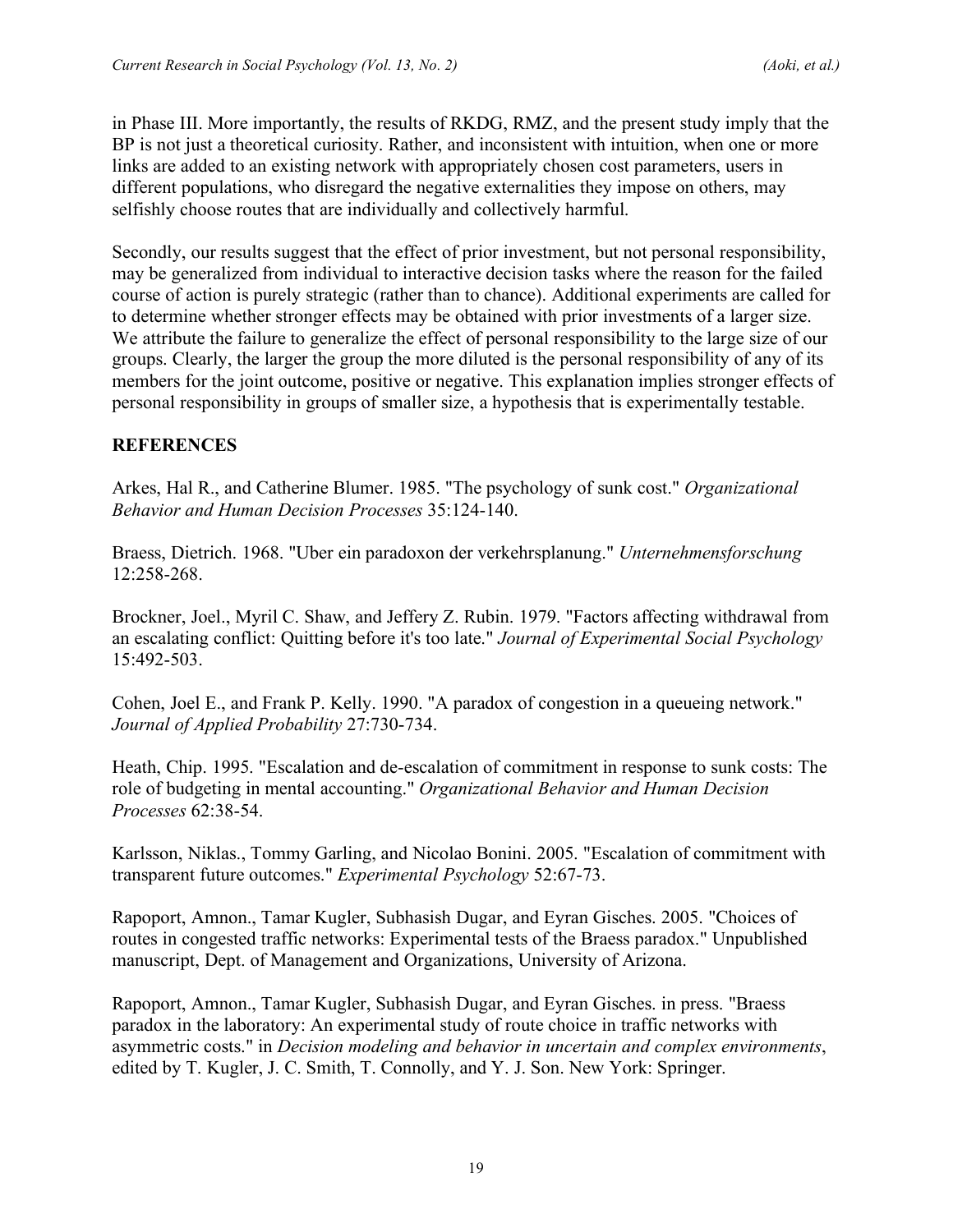Rapoport, Amnon., Vincent Mak, and Rami Zwick. 2006. "Navigating congested networks with variable demand: Experimental evidence." *Journal of Economic Psychology* 27:648-666.

Rubin, Jeffery Z., and Joel Brockner. 1975. "Factors affecting entrapment in waiting situations: The Rosencrantz and Guildenstern effect." *Journal of Personality and Social Psychology* 31:1054-1063.

Staw, Barry M. 1976. "Knee-deep in the big muddy: A study of escalating commitment to a chosen course of action." *Organizational Behavior and Human Performance* 16:27-44.

Teger, Allan I. 1980. *Too much invested to quit*. New York: Pergamon.

# **APPENDIX A: ITEMS IN THE POST-EXPERIMENTAL QUESTIONNAIRE**

Imagine that roads connecting points O and D are planned to be constructed in reality. The currently viable options are networks like Game 1A and Game 1B. Please indicate your opinions regarding the construction of the two types of traffic network.

Item 1: Which network it would be better to construct?

Item 2: Which network would be more effective?

Item 3: Which network would increase the public benefits?

## **Response Alternatives**

Absolutely Game 1A [value  $= 1$ ] Game 1A [value  $= 2$ ] Neither [value  $= 3$ ] Game 1B [value  $=4$ ] Absolutely Game 1B [value  $= 5$ ]

#### **APPENDIX B: DESCRIPTIVE STATISTICS AND CORRELATIONS AMONG THE THREE ITEMS USED IN ANOVA**

|        | Mean | SD   | Item 1  | Item 2  |  |
|--------|------|------|---------|---------|--|
| Item 1 | 2.38 | 1.37 | $- -$   |         |  |
| Item 2 | 2.25 | 1.29 | $.80**$ |         |  |
| Item 3 | 2.73 | .39  | $.55**$ | $.58**$ |  |
|        |      |      |         |         |  |

Note. \*\*  $p<01$ .

# **AUTHORS' NOTE**

Financial support has been provided by a contract F49620-03-1-0377 from the AFOSR/MURI to the University of Arizona. Other sources of suppor include the Japanese Ministry of Education, Culture, Sports, Science and Technology (Research Support Grant between ISER, Osaka University and CEBR, Hong Kong University of Science and Technology; the COE program of Behavioral Macrodynamics based on Surveys and Experiments; the Grant-in-Aid for Scientific Research on Priority Areas) and the Japan Society for the Promotion of Science (Grant-in-Aid for Scientific Research A #16203012).